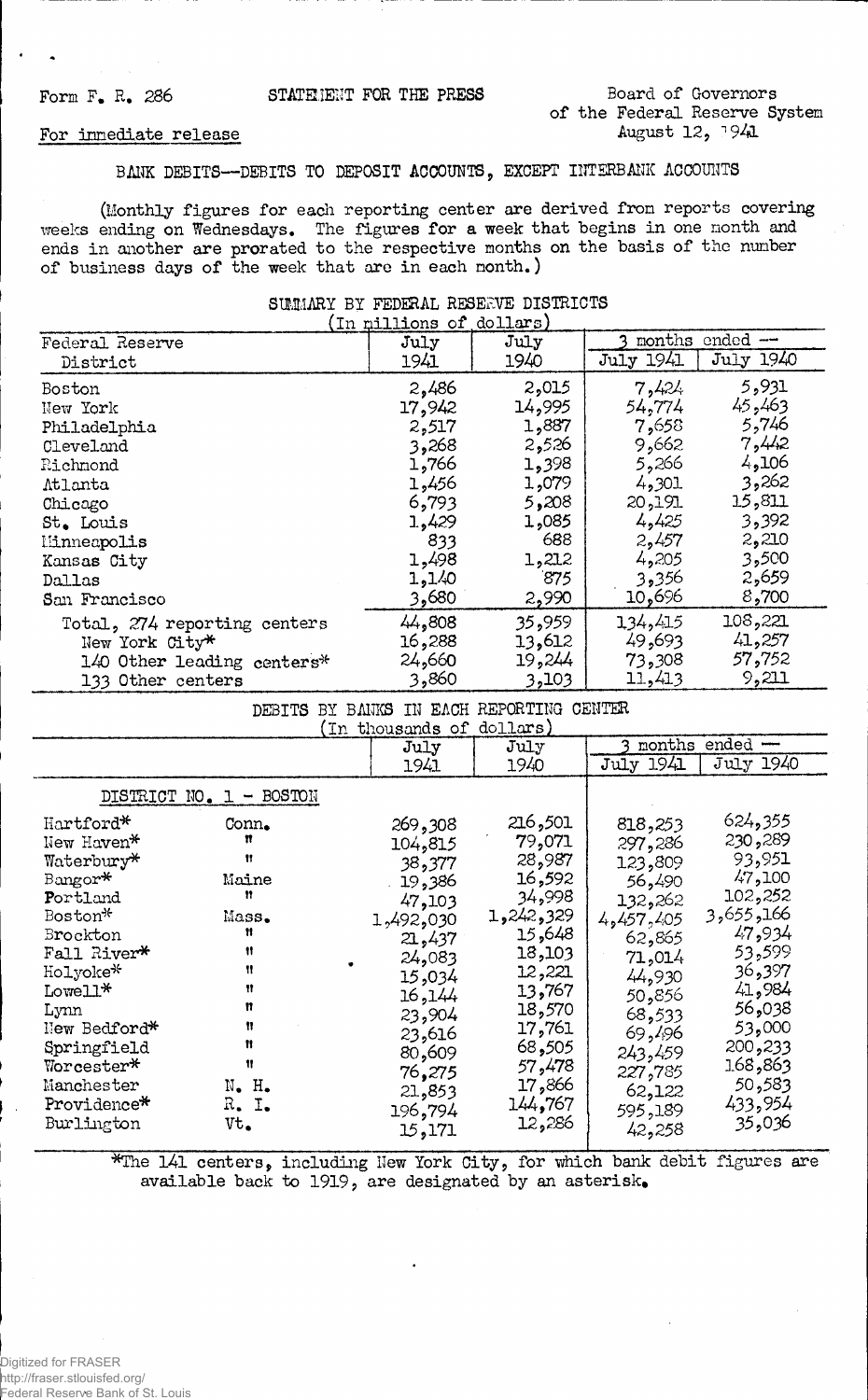· Form F. R. 286 $\neg a$ 

ł

 $\overline{\phantom{a}}$ 

 $\frac{1}{2}$ 

DEBITS BY BANKS IN EACH REPORTING CENTER<br>(In thousands of dollars)

 $\mathbb{Z}^{\mathbb{Z}}$ 

|                            |                           | unupanup   | $u_{\text{u},\text{u},\text{u}}$ |                          |
|----------------------------|---------------------------|------------|----------------------------------|--------------------------|
|                            |                           | July       | July                             | 3 months ended $-$       |
|                            |                           | 1941       | 1940                             | July 1941<br>July 1940   |
|                            |                           |            |                                  |                          |
|                            | DISTRICT NO. 2 - NEW YORK |            |                                  |                          |
| Stanford                   | Conn.                     | 26,156     | 23,320                           | 57,112<br>80,639         |
| Montelair                  | $N$ . $J$ .               | 15,764     | 14,821                           | 45,748<br>43,888         |
| Newark                     | Ħ                         | 418,131    | 361,733                          | 1,019,995<br>1,230,407   |
| Northern New Jersey        |                           |            |                                  |                          |
|                            |                           |            |                                  |                          |
| Clearing House Association |                           | 196,423    | 158,055                          | 482,402<br>584,322       |
| Passaic*                   | $\mathbb{N}$ . J.         | 46,762     | 32,173                           | 92,597<br>131,658        |
| Albany*                    | N. Y <sub>o</sub>         | 263,027    | 248,825                          | 860,404<br>986,241       |
| Binghanton*                | 11                        | 25,431     | 21,585                           | 64,761<br>74,382         |
| Buffalo*                   | Ħ                         |            |                                  |                          |
|                            |                           | 307,460    | 237,780                          | 714,819<br>900,687       |
| Elmira                     | n                         | 19,272     | 060و14                           | 42,719<br>58,052         |
| $J$ amesto $m$             | Ħ                         | 17,743     | 13,713                           | 41,347<br>51,777         |
| New York*                  | Ħ                         | 16,287,532 | 008,11%,13                       | 41,257,252<br>49,693,495 |
|                            | Ħ                         |            |                                  | 44,564                   |
| Poughkeepsie               |                           | 18,245     | 087, 15                          | 54,278                   |
| Rochester*                 | n                         | 152,612    | 118,833                          | 900, 366<br>438,757      |
| Syracuse*                  | Ħ                         | 106,062    | 89,989                           | 265,350<br>321,999       |
| Utica                      | n                         | 41,405     | 33,236                           | 96,607<br>118,491        |
|                            |                           |            |                                  |                          |
| DISTRICT NO. 3             | $-$ PHILADELPHIA          |            |                                  |                          |
| Wilnington*                | De <sub>1</sub>           | 136,081    | 109,821                          | 337,847<br>420,353       |
|                            |                           |            |                                  |                          |
| Canden                     | N. J.                     | 63,614     | 48,063                           | 145,845<br>187,567       |
| Trenton*                   | n                         | 99,754     | 84,196                           | 298,830<br>243,315       |
| <b>Allentown</b>           | Penna.                    | 34,963     | 26,645                           | 78,404<br>100,824        |
| Altoona*                   | Ħ                         | 13,479     | 10,534                           | 39,119<br>32,988         |
|                            | n                         |            |                                  | 59,960                   |
| Chester*                   |                           | 20,077     | 14,464                           | 45,641                   |
| Harrisburg                 | n                         | 48,244     | 41,989                           | 144,392<br>119,702       |
| Hazleton                   | Ħ                         | 11,922     | 10,647                           | 34,773<br>30,477         |
| Johnstown                  | Ħ                         | 21,450     | 17,695                           | 61,834<br>49,875         |
|                            | Ħ                         |            |                                  |                          |
| $Lancaster*$               |                           | 30,446     | 25,120                           | 90,548<br>75,529         |
| Lebanon                    | n                         | 8,603      | 7,046                            | 21,847<br>26,157         |
| Norristown                 | Ħ                         | 13,711     | 10,752                           | 40,787<br>30,916         |
| Philadelphia*              | 11                        | 1,832,621  | 1,337,163                        | 4,093,889<br>5,620,193   |
|                            | Ħ                         |            |                                  |                          |
| Reading                    |                           | 54,976     | 38,644                           | 153,837<br>121,545       |
| Scranton*                  | 11                        | 50,228     | 43,473                           | 136,017<br>152,159       |
| Wilkes-Barre*              | 11                        | 28,102     | 24,059                           | 82,096<br>72,950         |
| Williansport*              | Ħ                         | 15,938     | 11,883                           | 46,801<br>35,005         |
| York*                      | Ħ                         |            |                                  |                          |
|                            |                           | 32,666     | 24,619                           | 73,768<br>98,227         |
| DISTRICT NO                | <b>CLEVELAND</b>          |            |                                  |                          |
|                            |                           |            |                                  |                          |
| Lexington*                 | Ky.                       | 22,069     | 19,970                           | 60,134<br>64,082         |
| Akron*                     | Ohio                      | 100,779    | 884ء 75                          | 223,252<br>298,815       |
| Canton                     | Ħ                         | 57,401     | 40,111                           | 119,879<br>163,105       |
| Cincinnati                 | Ħ                         | 445,828    | 3,48,310                         | 559و240,0<br>1,344,414   |
| Cleveland*                 | Ħ                         |            | 663,202                          | 1,925,477                |
|                            | n                         | 866,887    |                                  | 2,586,589                |
| Columbus <sup>*</sup>      |                           | 231,003    | 180,684                          | 552,146<br>672,763       |
| Dayton*                    | n                         | 101,234    | 71,694                           | 216,749<br>299,810       |
| Hanilton                   | Ħ                         | 16,226     | 12,358                           | 36,952<br>48,649         |
| Lina                       | Ħ                         | 18,782     | 15,282                           | 43,489<br>54,388         |
| Lorain                     | Ħ                         |            |                                  |                          |
|                            |                           | 7,026      | 5,832                            | 17,980<br>21,166         |
| Liddletown                 | 11                        | 15,257     | 13,079                           | 37,175<br>47,374         |
| $\texttt{Springfield*}$    | Ħ                         | 23,113     | 17,521                           | 52,669<br>68,108         |
| Steubenville               | n                         | 12,881     | 10,410                           | 31,709<br>156ھ57         |
|                            | Ħ                         |            |                                  |                          |
| Toledo*                    |                           | 182,329    | 128,039                          | 384,744<br>527,936       |
| Warren                     | Ħ                         | 17,983     | 11,339                           | 198ه33<br>50,991         |
| Youngstown*                | Ħ                         | 71,656     | 54,675                           | 157,568<br>208,804       |
| Zanosvillo                 | Ħ                         |            | 9,341                            | 27,989<br>32,786         |
|                            |                           | 11,250     |                                  |                          |
| Butler                     | Pa.                       | 13,567     | 10,415                           | 30,730<br>40,195         |
| Eric*                      | Ħ                         | 43,628     | 32,459                           | 126,677<br>92,767        |
| Franklin                   | n                         | 3,915      | 2,882                            | 12,496<br>10,142         |
| Greensburg*                | Ħ                         | 10,887     | 8,978                            | 24,752<br>29,553         |
|                            |                           |            |                                  |                          |
| Homestead                  | n                         | 4,979      | 4,014                            | 14,583<br>12,087         |
| Oil City*                  | Ħ                         | 12,904     | 9,889                            | 36,420<br>31,527         |
| Pittsburgh*                | Ħ                         | 940,832    | 743,408                          | 2,763,986<br>2,184,853   |
|                            | $W_•$ $Va_•$              |            |                                  | 92,971                   |
| Whoeling*<br>for FRASER    |                           | 35,382     | 36,304                           | 105,732                  |
| :Ar etlouiefad oral        |                           |            |                                  |                          |

maculating<br>Digitized for FRASER<br>http://fraser.stlouisfed.org/<br>Federal Reserve Bank of St. Louis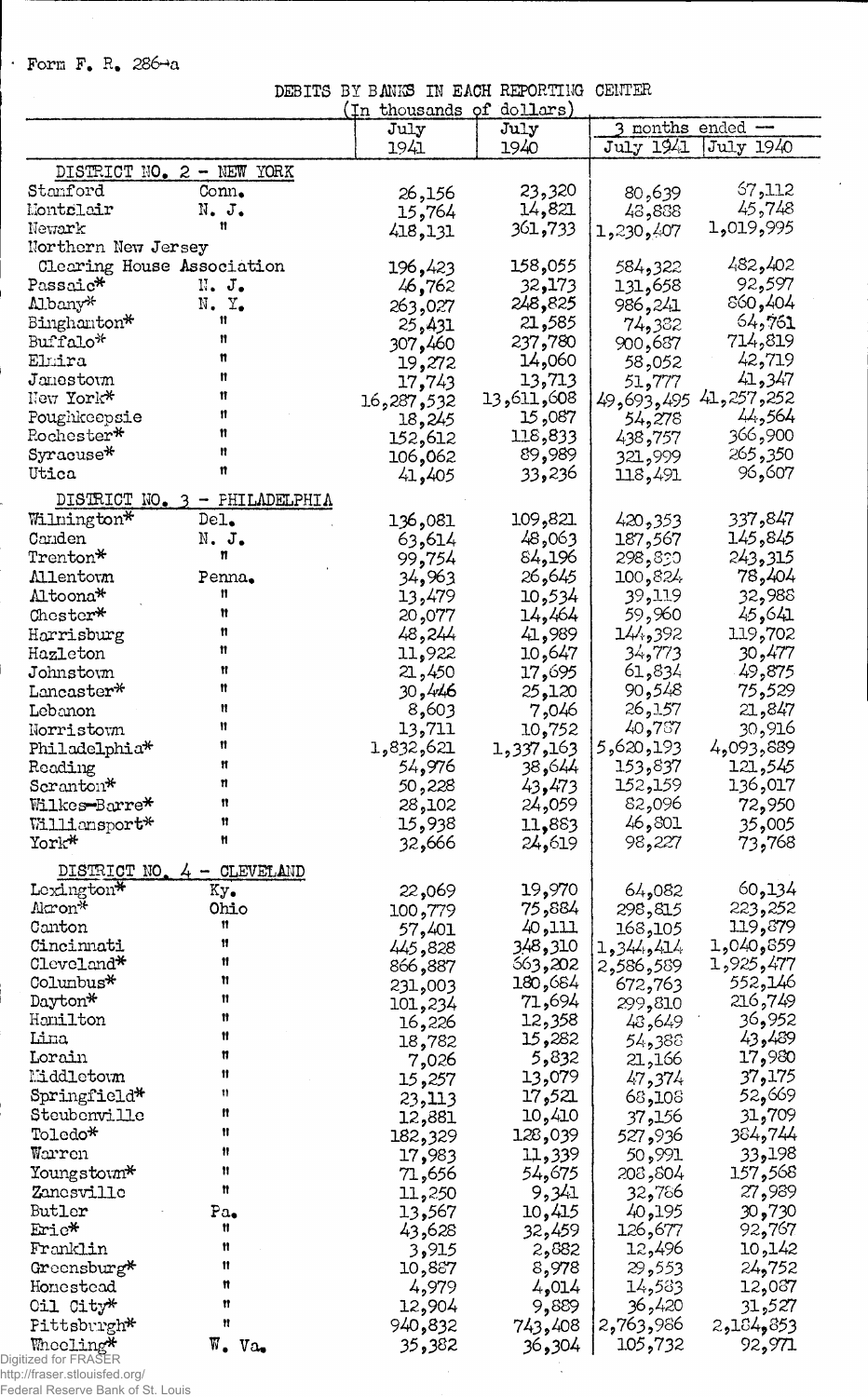Form F. R. 286-b

DEBITS BY BANKS IN EACH REPORTING CENTER (in thousands of dollars)

|                                         |                                   | July             | July             | 3 months ended -  |                  |
|-----------------------------------------|-----------------------------------|------------------|------------------|-------------------|------------------|
|                                         |                                   | 1941             | 1940             | July 1941         | July 1940        |
|                                         |                                   |                  |                  |                   |                  |
| DISTRICT NO. 5 - RICHMOND               |                                   |                  |                  |                   |                  |
|                                         |                                   |                  |                  |                   |                  |
| Washington                              | $D_{\bullet}$ $C_{\bullet}$       | 351,981          | 299,105          | 1,070,382         | 889,310          |
| Baltimore*                              | Md.<br>n                          | 536,045          | 415,299          | 1,588,529         | 1,194,778        |
| Cumberland                              | n                                 | 11,348           | 9,608            | 31,735            | 27,486           |
| Hagerstown                              |                                   | 12,238           | 10,190           | 35,115            | 28,938           |
| Asheville                               | N.<br>$\mathbf{C}_{\bullet}$<br>Ħ | 17,926           | 13,284           | 51,869            | 38,896           |
| Charlotte*<br>Durham                    | n                                 | 90,057           | 63,979           | 283,132           | 192,492          |
| Greensboro                              | Ħ                                 | 33,625           | 30,647<br>19,776 | 462, 105          | 91,531<br>61,736 |
| Raleigh*                                | n                                 | 24,327           | 50,205           | 78,513            | 138,103          |
| Wilmington                              | Ħ                                 | 61,704<br>19,198 | 11,992           | 173,012<br>55,992 | 34,642           |
| Winston <del>-</del> S <sub>a</sub> lem | Ħ                                 | 48,765           | 40,162           | 144,802           | 123,549          |
| Charleston                              | $S_{\bullet}$<br>$\circ$ .        | 29,721           | 20,046           | 90,818            | 62,660           |
| $\text{Columnia*}$                      | n                                 | 38,303           | 30,529           | 120,804           | 92,377           |
| Greenville*                             | Ħ                                 | 27,082           | 19,301           | 82,601            | 57,628           |
| Spartanburg                             | n                                 | 15,470           | 9,793            | 46,983            | 31,623           |
| Danville                                | Va.                               | 10,088           | 6,948            | 30,019            | 23,281           |
| Lynchburg                               | n                                 | 18,405           | 15,426           | 52,857            | 44,462           |
| Newport News                            | n                                 | 14,827           | 13,640           | 46,657            | 38,182           |
| Norfolk*                                | n                                 | 78,287           | 58,013           | 227,869           | 164,064          |
| Portsnouth                              | n                                 | 7,039            | 4,906            | 20,720            | 14,386           |
| Pichmond*                               | 11<br>11                          | 369, 196         | 155,127          | 571,538           | 458,875          |
| Roanoke                                 |                                   | 34,243           | 28,051           | 105,253           | 85,592           |
| Charleston                              | W. Va.<br>11                      | 67,059           | 54,179           | 189,445           | 157,813          |
| Huntington                              |                                   | 21,959           | 17,422           | 62,156            | 53,254           |
|                                         | DISTRICT NO. 6 - ATLANTA          |                  |                  |                   |                  |
| Birmingham*                             | Ma.                               | 129,927          | 93,615           | 376,840           | 283,564          |
| Dothan                                  | n                                 | 4,073            | 2,717            | 11,974            | 7,985            |
| Lobile*                                 | n                                 | 62,913           | 43,613           | 183,333           | 129,246          |
| Montgomery*                             | n                                 | 27,532           | 21,946           | 83,523            | 66,754           |
| Jacksonville*                           | Fla.                              | 245 و105         | 79,110           | 325,655           | 238,753          |
| Miani                                   | Ħ                                 | 59,658           | 893, 46          | 183,319           | 154,581          |
| Pensacola*                              | Ħ                                 | 13,060           | 10,700           | 38,007            | 30,384           |
| $\text{T} \text{ampa}^{\mathcal{H}}$    | n                                 | 39,083           | 30,258           | 120,891           | 93,043           |
| Albany                                  | Ga.                               | 7,114            | 4,808            | 20,560            | 15,157           |
| Atlanta*                                | Ħ<br>n                            | 281,404          | 228,993          | 863,673           | 673,217          |
| Augusta*<br>Brunswick                   | Ħ                                 | 26,274           | 18,224           | 79,923            | 55,295<br>9,074  |
| Columbus                                | n                                 | 3,525            | 2,943<br>15,872  | 10,986<br>74,299  | 50,794           |
| Elberton                                | Ħ                                 | 24,907<br>1,357  | 1,030            | 4,355             | 3,510            |
| $\text{Macon}^*$                        | Ħ                                 | 23,890           | 15,010           | 72,925            | 46,656           |
| Newnan                                  | 11                                | 2,868            | 1,952            | 8,325.            | 5,398            |
| Savannah*                               | Ħ                                 | 38,489           | 28,076           | 117,748           | ිරි,295          |
| Valdosta                                | 11                                | 4,685            | 3,330            | 13,500            | 11,484           |
| New Orleans*                            | La.                               | 155, 155         | 213,853          | 877,647           | 658,077          |
| Hattiesburg                             | Miss.                             | 094م10           | 4,461            | 28,926            | 14,257           |
| Jackson                                 | 11                                | 34,970           | 30,070           | 98,995            | 85,877           |
| Meridian                                | 11                                | 18,135           | 12,231           | 50,781            | 37,643           |
| Vicksburg*                              | Ħ                                 | 7,812            | 7,152            | 23,705            | 22,244           |
| Chattanooga*                            | Tenn.                             | 57,966           | 46,054           | 174,128           | 133,262          |
| Knoxville*                              | Ħ                                 | 38,949           | 32,096           | 116,135           | 90,694           |
| Washville*                              | Ħ                                 | 116,644          | 83,850           | 340,495           | 251,808          |

 $\bar{\mathcal{A}}$ 

 $\mathcal{M}_{\rm{max}}$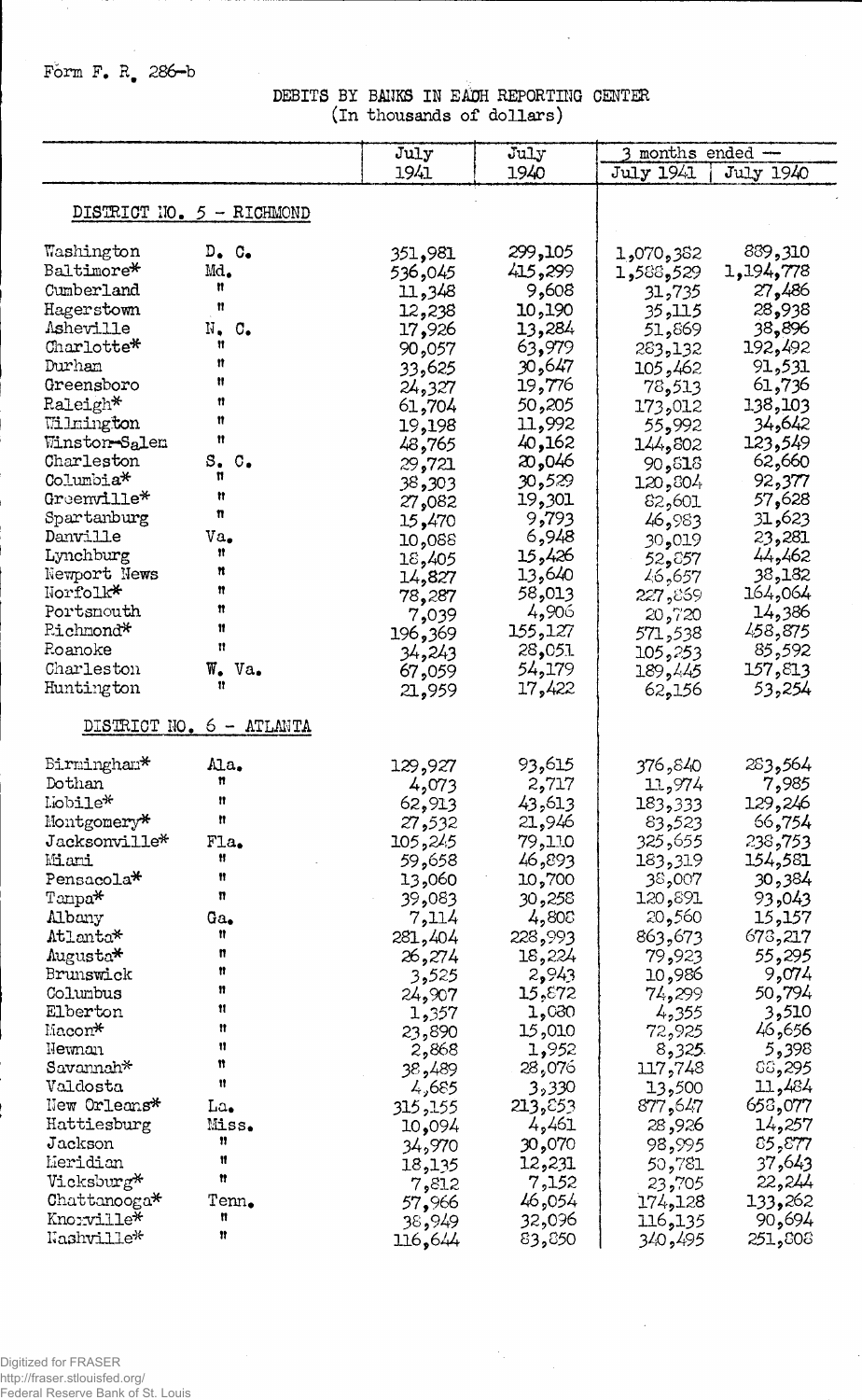Form F. R. 286-c

 $\sim$ 

DEBIT'S BY BMKS IK EACH REPORTING CENTER

|                        |                            | (In thousands of dollars) |           |                 |           |
|------------------------|----------------------------|---------------------------|-----------|-----------------|-----------|
|                        |                            | July                      | July      | months ended -- |           |
|                        |                            | 1941                      | 1940      | July 1941       | July 1940 |
|                        | DISTRICT NO. 7 - CHICAGO   |                           |           |                 |           |
| Aurora                 | Ill.                       | 14,731                    | 12,272    | 45,876          | 37,663    |
| Bloomington*           | Ħ                          |                           | 12,342    | 43,444          | 38,471    |
|                        | 11                         | 14,321                    |           | 50,977          | 46,010    |
| Champaign-Urbana       | Ħ                          | 16,229                    | 14,183    |                 | 8,892,664 |
| Chicago*               | Ħ                          | 3,638,292                 | 2,890,390 | 10,939,661      | 31,684    |
| Danville               |                            | 12,156                    | 9,990     | 39,403          |           |
| Decatur*               | Ħ                          | 26,476                    | 18,914    | 76,760          | 58,665    |
| Elgin                  | Ħ                          | 10,000                    | 7,917     | 32,001          | 25,169    |
| Moline                 | n                          | 11,311                    | 9,297     | 35,316          | 28,541    |
| Peoria*                | Ħ                          | 78,879                    | 64,596    | 240,923         | 191,034   |
| Rockford*              | n                          | 42,642                    | 28,719    | 119,728         | 85,028    |
| Springfield            | 11                         | 29,458                    | 26,645    | 91,401          | 81,219    |
| Fort Wayne*            | Ind.                       | 44,009                    | 34,214    | 131,012         | 102,428   |
| Gary                   | 11                         | 24,311                    | 19,150    | 73,003          | 56,429    |
| Hammond                | n                          | 12,500                    | 8,904     | 37,299          | 28,870    |
| Indianapolis*          | 11                         | 298,765                   | 236,021   | 842,684         | 655,998   |
| South Bend*            | Ħ                          | 57,681                    | 42,774    | 169,557         | 138,620   |
| Terre Haute            | Ħ                          | 609و30                    | 25,551    | 90,522          | 75,336    |
| Cedar Rapids*          | Iowa                       | 31,396                    | 25,121    | 96,962          | 76,999    |
| Clinton                | 11                         | 7,615                     | 6,112     | 22,690          | 18,088    |
| Davenport*             | Ħ                          | 27,240                    | 23,712    | 80,250          | 69,747    |
| Des Moines*            | 11                         | 105,675                   | 95,707    | 316,622         | 282,783   |
| Dubuque*               | n                          |                           | 10,176    | 37,128          | 866و30    |
| Mason City             | n                          | 12,589                    | 10,384    | 009,38          | 30,949    |
| Muscatine              | Ħ                          | 12,771                    | 3,320     | 13,291          | 10,976    |
|                        | Ħ                          | 4,370                     | 41,423    |                 | 119,375   |
| Sioux City*            | n                          | 52,921                    | 19,272    | 150,017         | 58,807    |
| $\texttt{Waterloo*}$   |                            | 23,706                    |           | 70,531          | 12,430    |
| Adrian                 | Mich.                      | 5,606                     | 4,074     | 16,683          |           |
| Battle Creek           | 11                         | 17,907                    | 12,450    | 52,475          | 38,119    |
| Bay City*              | n                          | 15,150                    | 12,138    | 44,760          | 35,894    |
| Detroit*               | 11                         | 969و480\$1                | 981,296   | 4,334,408       | 2,955,868 |
| Flint*                 | Ħ                          | 35,873                    | 27,177    | 109,195         | 83,983    |
| Grand Rapids*          | Ħ                          | 73,229                    | 55,292    | 213,541         | 170,609   |
| Jackson                | n                          | 21,369                    | 15,613    | 61,883          | 45,736    |
| Kalamazoo*             | 11                         | 31,620                    | 25,098    | 92,846          | 74,683    |
| Lansing*               | 11                         | 33,834                    | 24,039    | 97,151          | 73,895    |
| Saginaw                | Ħ                          | 31,985                    | 25,609    | 93,861          | 73,131    |
| Green $B_0y$           | Wis.                       | 20,904                    | 16,301    | 59,718          | 47,631    |
| Hanitowoc              | 11                         | 003,009                   | 7,392     | 28,664          | 21,425    |
| Milwaukee*             | Ħ                          | 338,319                   | 275,711   | 997,704         | 823,175   |
| Oshkosh                | Ħ                          | 11,712                    | 9,017     | 34,373          | 26,879    |
| Sheboygan              | n                          | 23,979                    | 19,778    | 69,160          | 54,984    |
|                        |                            |                           |           |                 |           |
|                        | DISTRICT NO. 8 - ST. LOUIS |                           |           |                 |           |
| El Dorado              | Ark.                       | 6,304                     | 5,295     | 19,445          | 16,462    |
| Fort Smith             | 11                         | 14,931                    | 11,343    | 40,901          | 33,533    |
| Helena                 | Ħ                          | 1,498                     | 1,369     | 4,617           | 4,113     |
| Little Rock*           | Ħ                          | 53,986                    | 37,357    | 150,221         | 115,791   |
| Pine Bluff             | n                          | 8,168                     | 7,197     | 24,123          | 20,688    |
| Texarkana              |                            |                           |           |                 |           |
| (See also Tex.)        |                            | 3,447                     | 2,652     | 10,783          | 9,150     |
| East St. Louis & Nat'l |                            |                           |           |                 |           |
| Stock Yards            | Ill.                       | 56,281                    | 41,193    | 162,929         | 122,563   |
| Quincy                 | Ħ                          |                           | 8,572     | 33,562          | 27,674    |
| Evansville*            | Ind.                       | 303و10                    | 35,751    | 130,965         | 102,712   |
|                        |                            | 46,788                    | 169,795   |                 | 504,469   |
| Louisville*            | Ky.<br>Ħ                   | 255,609                   | 6,026     | 756,352         | 17,883    |
| Owensboro              |                            | 6,747                     |           | 19,494          | 13,182    |
| Greenville             | Miss.                      | 5,371                     | 4,031     | 16,445          | 1,967,965 |
| St. Louis*             | Mo.                        | 759,300                   | 612,450   | 500 و430 و2     |           |
| Sedalia                | n                          | 2,574                     | 2,062     | 7,608           | 6,462     |
| Springfield            | 11                         | 21,382                    | 16,484    | 63,642          | 50,179    |
| llemphis*              | $\text{Tem}_\bullet$       | 176,293                   | 123,769   | 552,716         | 379,166   |

 $\bar{\beta}$ 

 $\bullet$ 

Digitized for FRASER http://fraser.stlouisfed.org/ Federal Reserve Bank of St. Louis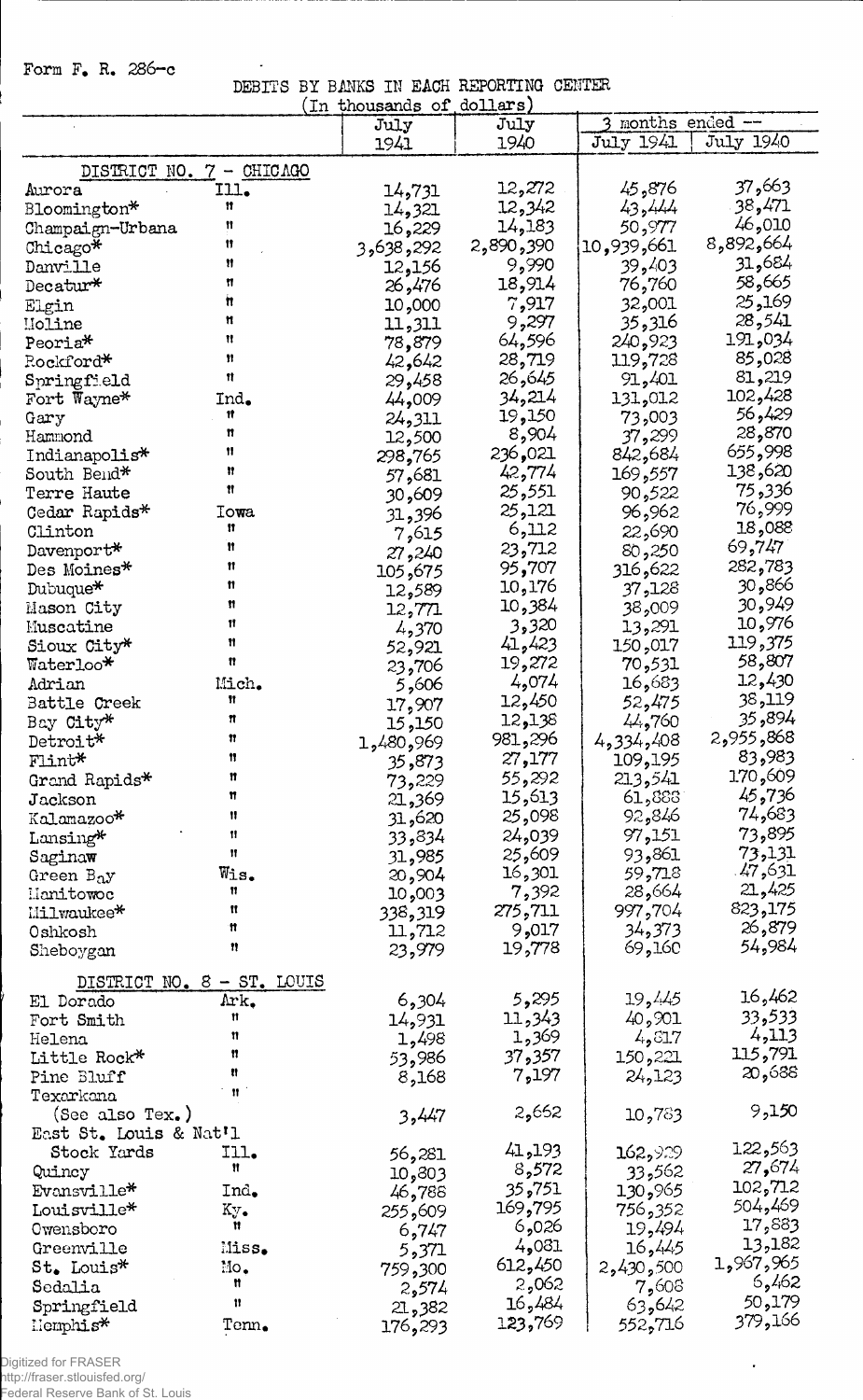## DEBITS BY BANKS IN EACH REPORTING CENTER (In thousands of dollars)

 $\hat{\mathcal{A}}$ 

|                                           | July    | July     | 3 months ended $-$ |           |
|-------------------------------------------|---------|----------|--------------------|-----------|
|                                           | 1941    | 1940     | July 1941          | July 1940 |
|                                           |         |          |                    |           |
| DISTRICT NO. 9 - LINNEAPOLIS              |         |          |                    |           |
| Duluth*<br>Minn.                          | 61,499  | 46,979   | 183,924            | 164,600   |
| n<br>Minneapolis*                         | 410,498 | 346,637  | 1,219,753          | 1,164,943 |
| 11<br>Red Wing                            | 2,383   | 2,025    | 7,284              | 6,463     |
| $\mathbf{H}$<br>St. Paul*                 | 192,942 | 161, 144 | 580,312            | 492,838   |
| Ħ<br>South St. Paul                       | 36,408  | 27,915   | 101,383            | 78,617    |
| 11<br>Winona                              | 6,798   | 6,416    | 19,997             | 18,837    |
| Nont.<br>Billings*                        | 13,199  | 176و11   | 38,579             | 33,155    |
| n<br>Helena*                              | 14,291  | 13,048   | 37,790             | 37,334    |
| $N_{\bullet}$ $D_{\bullet}$<br>Dickinson  | 1,692   | 1,252    | 4,427              | 3,809     |
| Ħ<br>$\text{Fargo*}$                      | 26,618  | 21,258   | 74,236             | 60,366    |
| Ħ<br>Grand Forks*                         | 6,289   | 5,017    | 18,643             | 14,442    |
| 11<br>Jamestown                           | 2,297   | 1,847    | 6,577              | 5,395     |
| Ħ<br>Minot                                | 5,483   | 4,197    | 15,779             | 11,969    |
| S.D.<br>Aberdeen*                         | 6,457   | 5,690    | 18,689             | 16,941    |
| 11<br>Sioux Falls                         | 26,926  | 18,419   | 74,785             | 668,66    |
| $Wis_{\bullet}$<br>La Crosse              | 11,689  | 9,626    | 34,543             | 28,366    |
| Ħ<br>Superior*                            | 7,158   | 5,318    | 19,754             | 15,442    |
|                                           |         |          |                    |           |
| DISTRICT NO. 10 - KANSAS CITY             |         |          |                    |           |
| $\text{Col}_\bullet$<br>Colorado Springs* | 14,538  | 14,752   | 39,915             | 41,088    |
| 11<br>Denver*                             | 204,629 | 153,996  | 564,151            | 464,824   |
| 11<br>Grand Junction                      | 3,720   | 3,610    | 10,990             | 10,806    |
| Ħ<br>Pueblo*                              | 17,710  | 13,770   | 47,452             | 41,364    |
| Atchison<br>Kans.                         | 4,049   | 3,737    | 11,136             | 9,922     |
| Ħ<br>Hutchinson                           | 19,472  | 003, 16  | 45,088             | 40,793    |
| n<br>Independence                         | 3,420   | 2,821    | 9,865              | 8,287     |
| Ħ<br>Kansas City*                         | 22,250  | 18,775   | 64,986             | 54,654    |
| Ħ<br>Lawrence                             | 4,436   | 4,323    | 13,562             | 11,397    |
| Ħ<br>Pittsburgh                           | 4,458   | 3,844    | 13,106             | 11,177    |
| Ħ<br>Topeka <sup>*</sup>                  | 24,044  | 22,348   | 65,278             | 58,851    |
| Ħ<br>Wichita*                             | 77,875  | 51,899   | 210,602            | 140,766   |
| Joplin*<br>$\rm\,M_O$                     | 11,478  | 9,209    | 32,787             | 28,025    |
| n<br>Kansas City*                         | 438,495 | 362,104  | 1,235,806          | 1,025,999 |
| 11<br>St. Joseph $\texttt{*}$             | 33,488  | 28,174   | 96,522             | 80,877    |
| Neb.<br>Fremont                           | 3,383   | 2,784    | 10,562             | 8,742     |
| Ħ<br>Lincoln                              | 30,385  | 076و29   | 88,951             | 88,387    |
| Ħ<br>$On a ha*$                           | 188,408 | 152,023  | 015, 535           | 439,797   |
| N. M.<br>Albuquerque*                     | 22,431  | 17,241   | 63,958             | 50,901    |
| Okla.<br>Bartlesville*                    | 31,638  | 27,508   | 91,049             | 79,325    |
| Ħ<br>Enid                                 | 18,652  | 15,810   | 45,408             | 37,629    |
| n<br>Guthrie                              | 1,781   | 1,453    | 4,951              | 4,308     |
| Ħ<br>Muskogee*                            | 9,488   | 7,236    | 29,008             | 21,853    |
| 11<br>Oklahoma $City*$                    | 120,235 | 99,200   | 341,465            | 282,818   |
| n<br>Okmulgee                             | 2,865   | 2,482    | 8,543              | 8,118     |
| Ħ<br>Tulsa $\star$                        | 166,009 | 132,370  | 468,830            | 405,026   |
| Wyo.<br>Casper                            | 7,320   | 6,192    | 21,947             | 18,186    |
| n<br>Cheyenne                             | 11,323  | 8,889    | 000و پکۇ           | 26,266    |

 $\bar{\gamma}$ 

 $\cdot$